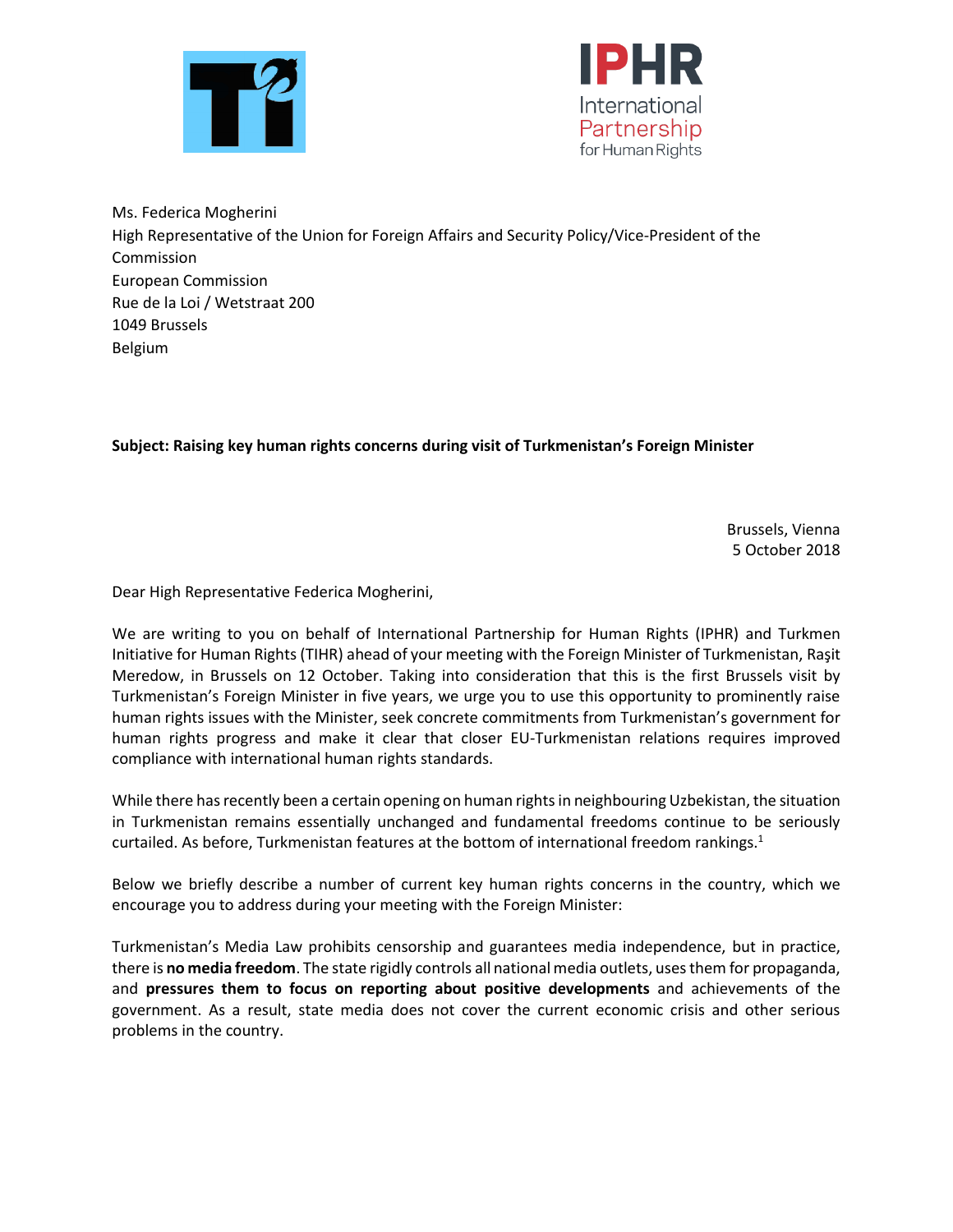



The state also **restricts access to foreign sources of information**, including by **arbitrarily removing private satellite dishes** that are used to watch and listen to foreign TV and radio stations. This campaign has been under way for years, under the pretext that the satellite dishes spoil the city view, and it shows no signs of ending. While internet use has increased in the last few years<sup>2</sup>, access remains restricted, speed slow **and prices high** compared to global standards, despite the government's pledged commitment to promoting internet development. Foreign news and NGO sites that contain alternative information about the situation in the country, as well as many social media and communications apps are blocked.

Independent human rights organizations cannot operate openly in Turkmenistan and **civil society activists, journalists working with foreign media, and other government critics have faced growing pressure** in the context of the current economic crisis.

Independent journalist **Soltan Achilova** has repeatedly been assaulted by unknown perpetrators, intimidated and warned to give up her work. Animal rights defender **Galina Kucherenko** was arbitrarily detained last December and sentenced to 15 days' arrest based on an alleged complaint from neighbours.

She has later been subjected to renewed intimidation. Human rights activist **Nataliya Shabunts** and social media activist **Galina Vertyakova** are other victims of harassment and threats. Independent journalist **Saparmed Nepeskuliev** was finally released in May 2018 after serving a three-year prison sentence on charges believed to have been brought in retaliation for his reporting. His health seriously deteriorated in prison. Family members of activists and journalists have also been singled out for harassment. For example, a year ago, unknown perpetrators threw stones and bricks at the windows of the apartment of **Khalida Izbastinova**, the 76-year-old mother of TIHR's Austria-based director Farid Tuhbatullin in an apparent attempt to put pressure on him because of his human rights work and TIHR's uncensored coverage of developments in Turkmenistan. Those responsible have not been found.

While suppressing any expressions of discontent and intimidating those who dare to speak up on socioeconomic and other problems in the country, the authorities **forcibly mobilize residents for stateorganized, regime-praising mass events.** This practice runs contrary to the freedom of assembly, a fundamental aspect of which is the right to voluntary participate in assemblies. It also jeopardizes the health and well-being of those affected since the events, and the rehearsals for them often are lengthy, intense and held in any weather conditions.

Dozens of individuals previously imprisoned after trials shrouded in secrecy remain **forcibly disappeared** in Turkmenistan. The authorities deny these prisoners contact with their families, who have not received any information about their fate or whereabouts for years and do not know whether they are dead or alive. Some of the disappeared have died in prison. An updated list of disappeared individuals that the Prove They Are Alive NGO campaign published in September 2018 features 121 names.<sup>3</sup>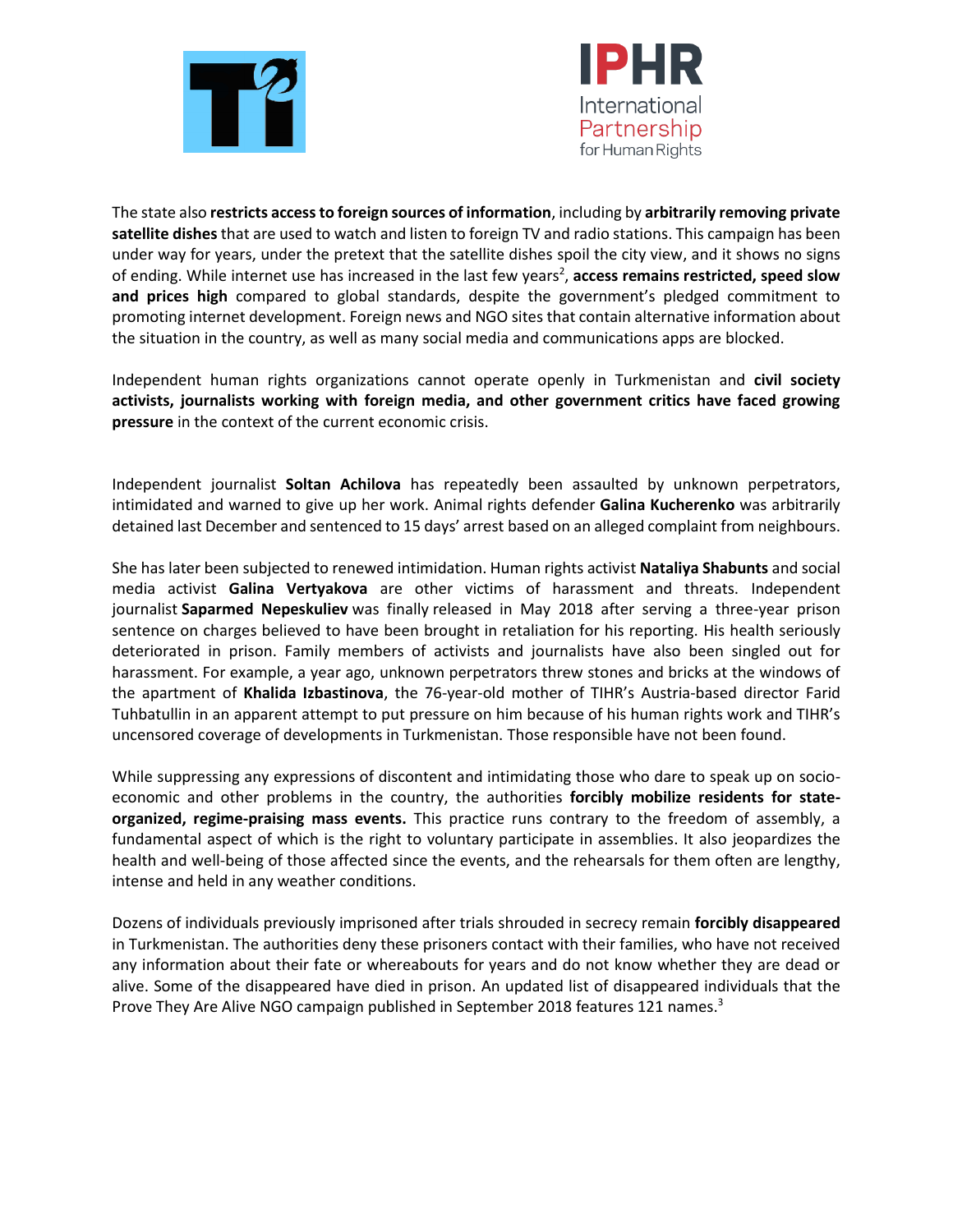



A prison reform program has resulted in improved conditions for some categories of detainees. However, **conditions in other detention facilities remain dire**, with overcrowding, undernourishment, tuberculosis, and lack of access to adequate medical care.<sup>4</sup> Credible allegations of the **widespread use of torture and ill-treatment** in detention facilities persist, with individuals convicted on politically motivated grounds or in politically charged cases reportedly being singled out for particularly abusive treatment, including at the notorious high-security Ovadan Depe prison. There is **no independent monitoring of places of detention** and a Criminal Code provision on torture is not being applied in practice.

In another practice in serious violation of Turkmenistan's international human rights obligations, the authorities continue to **arbitrarily restrict travel abroad of citizens**. According to information from Turkmenistan's Independent Lawyers Association, a Netherlands-based exiled NGO with which TIHR cooperates, the number of citizens blacklisted for travel abroad is currently close to 31 000.<sup>5</sup> Security concerns are often used to justify travel bans, but there are no transparent criteria for prohibiting citizens from travelling abroad.

\*\*\*

For further information about the issues summarized above, please refer to TIHR's and IPHR's briefing paper for the 2018 EU-Turkmenistan Human Rights Dialogue (attached), as well as the most recent updates on fundamental freedoms in Turkmenistan prepared by our organizations for the CIVICUS Monitor:

**Turkmenistan: the state restricts fundamental rights to cover up crisis**, **3 Oct 2018**  <http://iphronline.org/turkmenistan-the-state-restricts-fundamental-rights-to-cover-up-crisis.html>

**Turkmenistan: release of journalist does not signal any improvement, 27 June 2018** <http://iphronline.org/turkmenistan-release-of-journalist-does-not-signal-any-improvement.html>

\*\*\*

We thank you for your attention to this letter and wish you a productive meeting with Foreign Minister Meredow.

Sincerely, International Partnership for Human Rights (IPHR) Turkmen Initiative for Human Rights (TIHR)